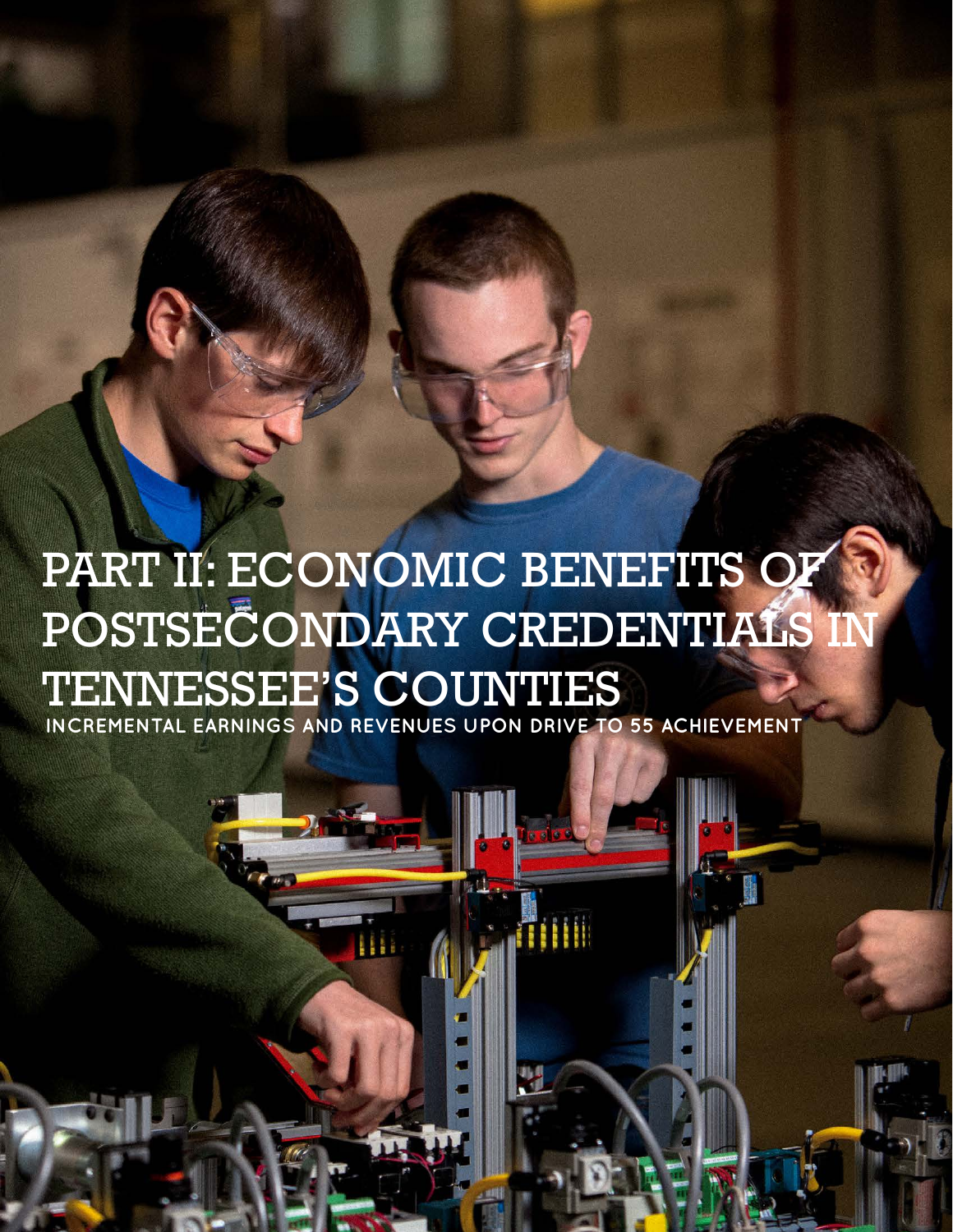**Authored by1**



Department of Economic & **Community Development** 

**CENTER FOR ECONOMIC RESEARCH IN TENNESSEE (CERT) Tennessee Department of Economic and Community Development 312 Rosa L. Parks Avenue Nashville, Tennessee 37243 Phone: (615) 741-1888 TNECD.com**



BOYD CENTER FOR BUSINESS &<br>ECONOMIC RESEARCH

**THE BOYD CENTER FOR BUSINESS & ECONOMIC RESEARCH Haslam College of Business The University of Tennessee 716 Stokely Management Center Knoxville, Tennessee 37996 Phone: (865) 974-5441 cber.haslam.utk.edu**

**© May 2, 2016**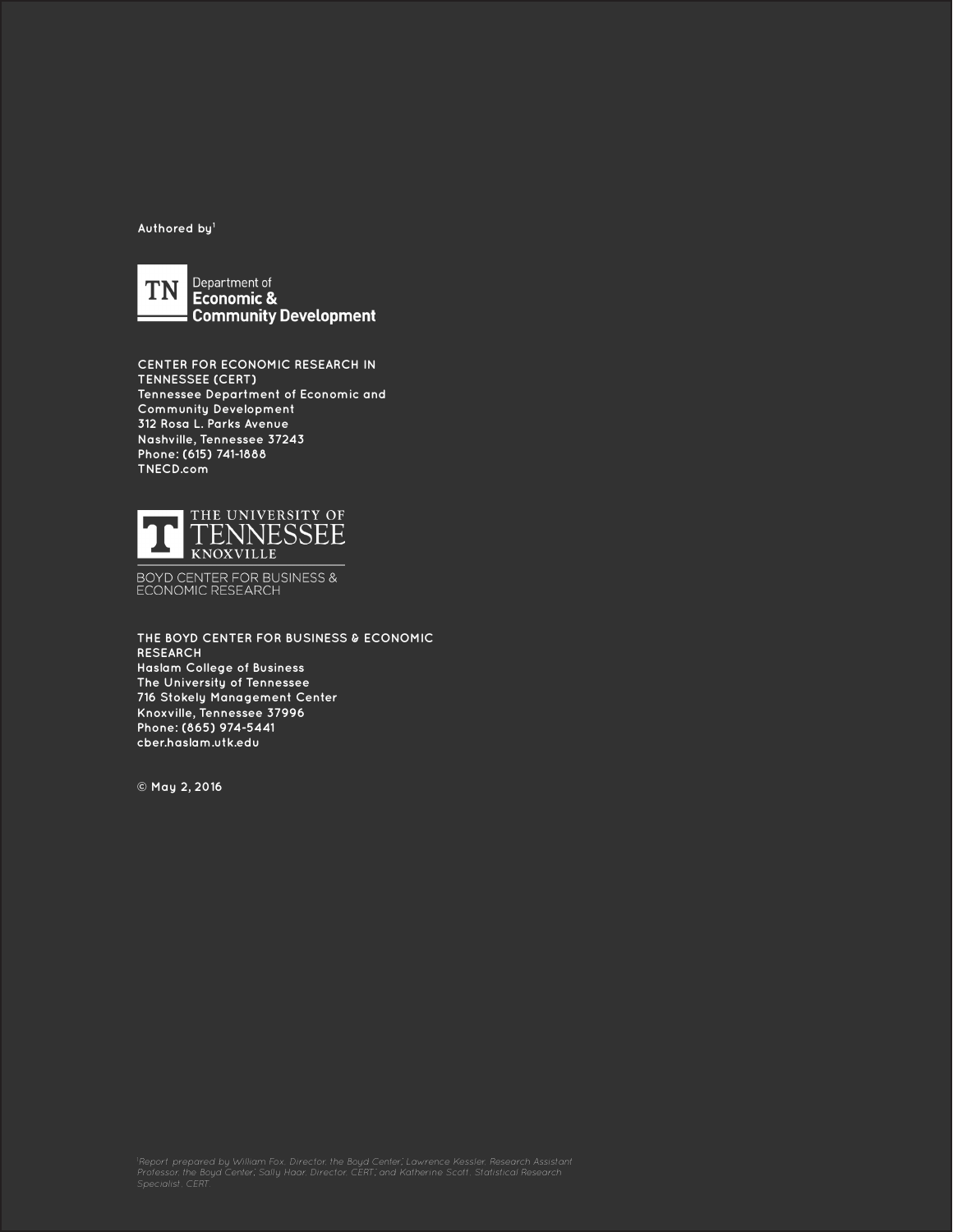

#### TABLE OF CONTENTS

### PART II: ECONOMIC BENEFITS OF POSTSECONDARY CREDENTIALS IN TENNESSEE'S COUNTIES

**Incremental Earnings and Revenues upon Drive to 55 Achievement**

- **3 INTRODUCTION**
- **4 ADDITIONAL CERTIFICATE OR DEGREE HOLDERS BY COUNTY** Figure 1: Estimated Percent of Population Age 25 to 64 with a Certificate or Degree in 2015
- **5 ADDITIONAL INCOME (EARNINGS + FRINGE BENEFITS)** Table 1: Additional Income to Tennessee Workers by County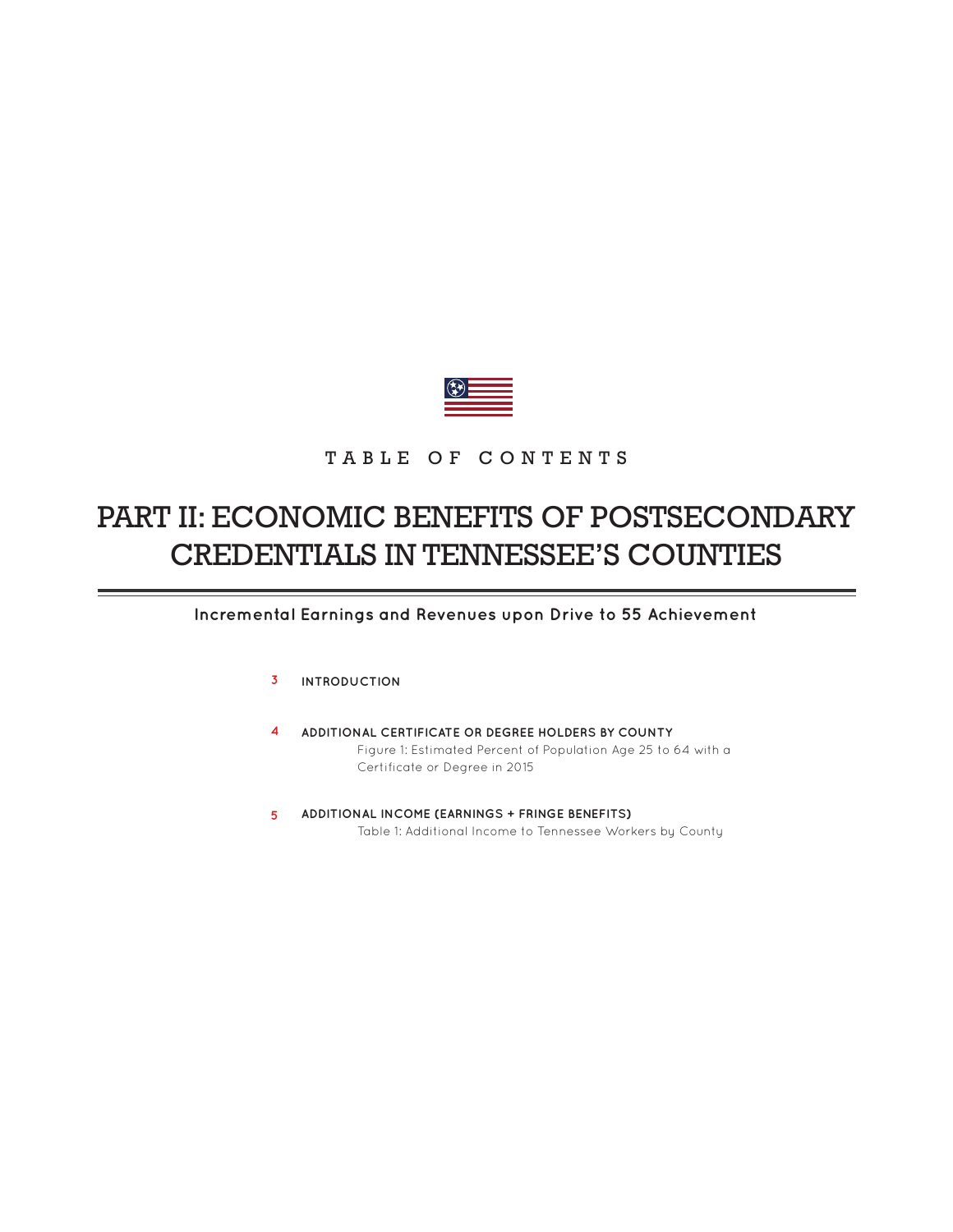## INTRODUCTION

recent report by the Center for Economic Research in Tennessee (CERT) and the Boyd Center for **Business and Economic Research projected the number of additional certificates and postsecondary degrees that Tennessee's population must earn to reach the Drive to 55 goal by 2025,2 and projected increases in income and tax revenues that such growth could generate.** 

**The Boyd Center and CERT previously estimated 528,630 additional certificate- or degree-holders will work in Tennessee upon achievement of 55 percent postsecondary attainment in 2025. These workers are projected to earn \$9.33 billion annually more in income than that which would have been generated without the targeted growth in postsecondary credentials, and generate an additional \$764.4 million in state and local tax revenue each year.**

This report expands on our previous analysis by using forecasts<sup>3</sup> of the share of higher educational attainment **growth needed in each county for Tennessee as a whole to reach the Drive to 55 goal in 2025. Assuming the attainment goals are met, the analysis projects the additional income to workers living in each county. The economic value of postsecondary education within the state of Tennessee is seen in both higher earning potential for county residents and higher tax revenues for state and local governments. Achieving increased educational attainment levels in Tennessee counties is vital to preparing a region's workforce for future employer demands.4**

 WORKERS ARE PROJECTED TO EARN \$9.33 BILLION ANNUALLY MORE IN INCOME THAN THAT WHICH WOULD HAVE BEEN GENERATED WITHOUT THE TARGETED GROWTH IN POSTSECONDARY CREDENTIALS.

**Drive to 55 successes are already evident. The college-going rate for the class beginning in the fall of 2015 is 62.5 percent—an unprecedented 4.5 percentage point increase from the fall of 2014.5 Tennessee has become the leading state in the nation for high school seniors completing the FAFSA, with 68 percent of the 2015 class submitting the form.6 Additionally, first-time freshmen enrollment at public institutions in Tennessee increased by 10.1 percent between the fall of 2014 and fall of 2015.7 Tennessee ranks as the #1 state for "Education:** 

*5Tennessee Higher Education Commission (THEC)*

*<sup>2</sup>The goal of the Drive to 55 program is to have 55 percent of Tennessee's working age population equipped with a college degree or certificate by 2025.*

*<sup>3</sup>County forecasts of growth needed for the state to reach 55 percent attainment were provided by the Tennessee Higher Education Commission (THEC).*

*<sup>4</sup>A recent CERT report highlights the importance of increasing the educational attainment of a community's workforce. Communities and businesses will experience automation of job tasks, retirements of the baby boomer cohort, among other* 

*disruptive trends in our future; education can prepare a workforce to manage and align with such trends.*

*<sup>6</sup>Ibid 7Ibid*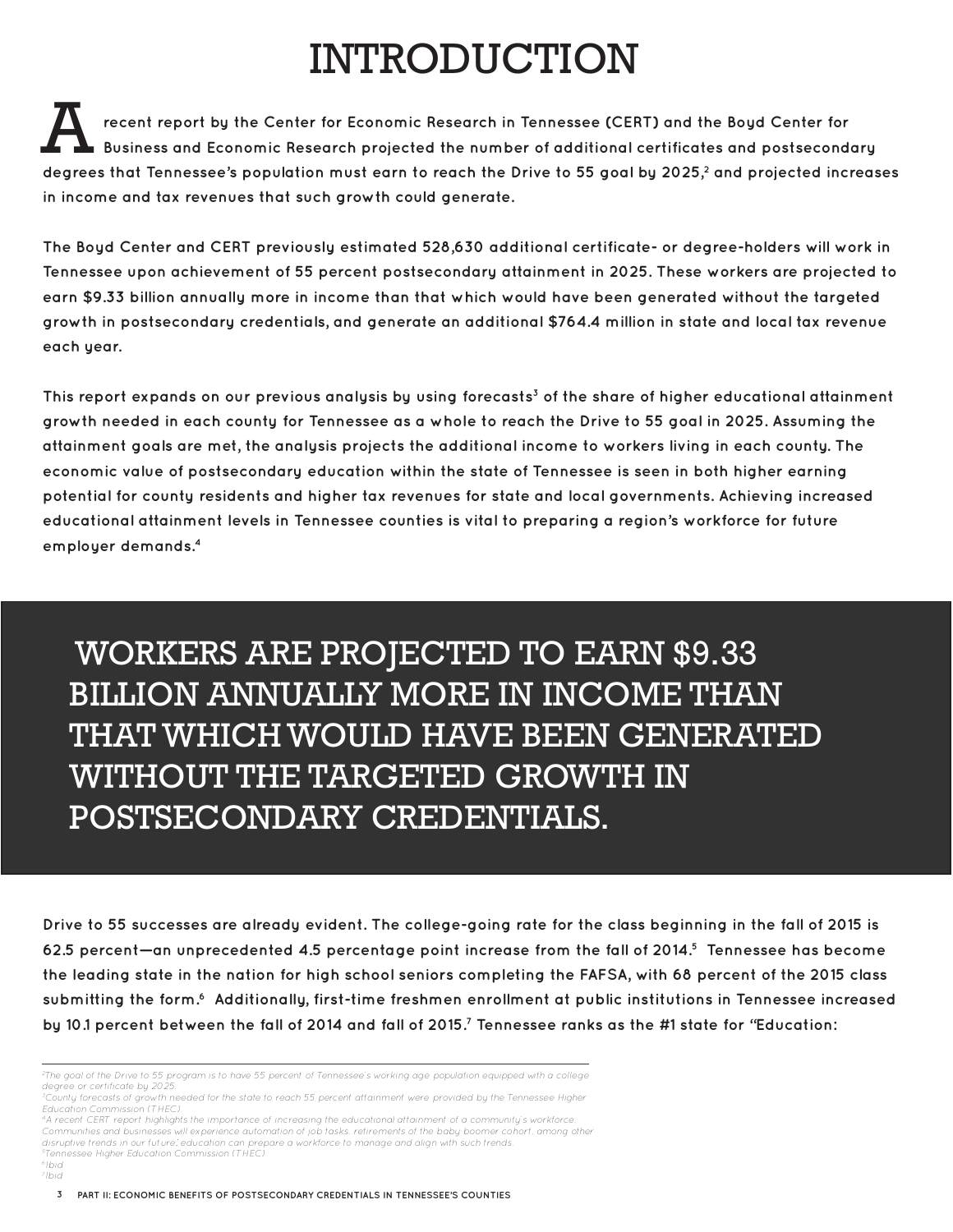**Tech Skills Leaders" according to** *Business Facilities* **magazine's 11th Annual State Rankings Report. Last year, Tennessee ranked #1 in the "Education: Race to the Top Leader" category.** 

THE COLLEGE-GOING RATE FOR THE CLASS BEGINNING IN THE FALL 2015 IS 62.5 PERCENT-AN UNPRECEDENTED 4.5 PERCENTAGE POINT INCREASE FROM THE FALL OF 2014.

### ADDITIONAL CERTIFICATE OR DEGREE HOLDERS BY COUNTY

**As of 2015, an estimated 1,337,581 Tennesseans age 25 to 64 have a postsecondary certificate or associates, bachelor's, graduate or professional degree. This represents 38.7 percent of the state's working–age population. 8 Educational attainment in Tennessee's counties varies widely, as indicated in Figure 1.**

#### FIGURE 1: ESTIMATED PERCENT OF POPULATION AGE 25 TO 64 WITH A CERTIFICATE OR DEGREE IN 2015



**In total, an estimated 1,984,268 Tennesseans age 25 to 64 will need to hold a postsecondary credential in 2025 for the state to reach the 55 percent postsecondary attainment goal. This translates to 646,687 net new credential-holders over the next 10 years. Table 1 provides a forecast of the number of additional certificates and degrees needed in each county for Tennessee as a whole to reach the 55 percent attainment goal.9**

8County estimates are based on U.S. Census Bureau population and educational attainment levels of the population age 25 to 64, the Boyd Center's estimation of postsecondary certificates, and the Boyd Center's 2015 population forecasts for age 25 to 64. Focusing on the highest level of educational attainment avoids double-counting individuals

who have received more than one credential.

9The county attainment goals are adapted from THEC.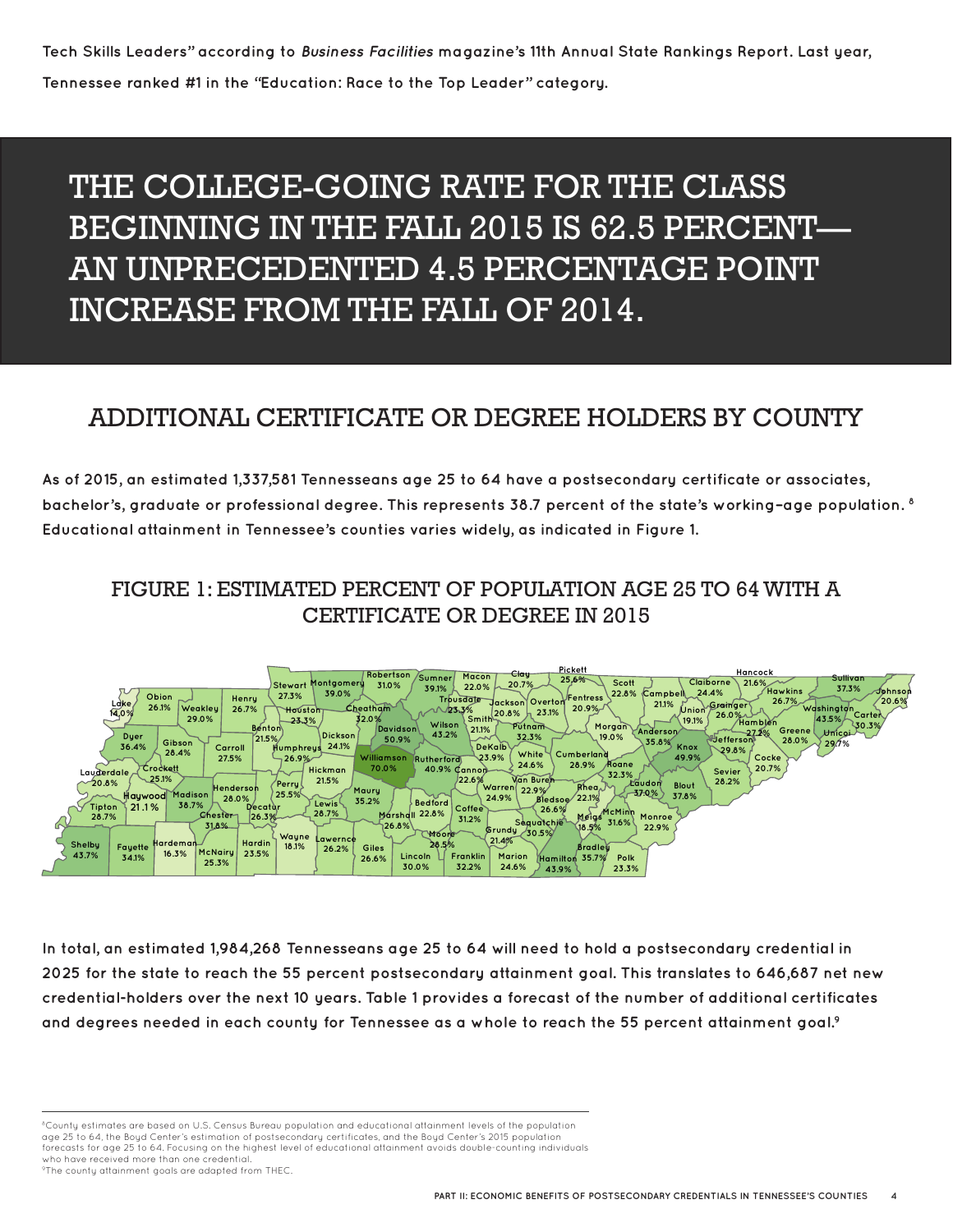**County estimates are based on each county's current education level and do not assume that every county reaches 55 percent educational attainment. Every county sees significant advantages to a better-educated labor force. For example, we project that Sevier County would need to increase its educational attainment level from 28.2 percent in 2015 to 46.6 percent in 2025, representing an additional 11,511 certificate or degree holders. In comparison, Knox County would need 43,877 new certificate or degree holders, which would take the county from 49.9 percent of the working-age population in 2015 to 65.2 percent in 2025. Table 1 shows that both counties would see large increases in annual earnings and income if they were able to reach these countyspecific targets.**

### 646,687 NET NEW CREDENTIAL-HOLDERS ARE PROJECTED OVER THE NEXT 10 YEARS.

**Not all of the additional certificate and degree holders will enter Tennessee's workforce. In Tennessee, approximately 78.4 percent of certificate and associate's degree holders and approximately 85.4 percent of those with bachelor's or professional degrees in Tennessee can be expected to be in the labor force.10 Therefore, an estimated 528,630 new graduates will be working in Tennessee in 2025. Using county-specific labor force participation rates, Table 1 also presents a projection of the number of new graduates working in each county by 2025.**

#### ADDITIONAL INCOME (EARNINGS + FRINGE BENEFITS)

**Postsecondary education will boost income for Tennesseans. On average, a high-school graduate in Tennessee could earn \$5,941 more per year with a certificate or an associate's degree, \$18,860 more per year with a**  Bachelor's degree, and \$30,949 more per year with a graduate or professional degree in 2015.<sup>11</sup> Using county**specific earning levels, we project additional earnings to residents of Tennessee's counties, above levels that would have been generated without the forecasted growth in individuals with a postsecondary education. We assume that fringe benefits such as health and dental insurance would add another 22.5 percent to these additional earnings.12**

### 528,630 NEW GRADUATES WILL BE WORKING IN TENNESSEE IN 2025.

*10Labor force participation rates by educational attainment for each county's population age 25 to 64 are from the U.S. Census Bureau, 2014 5-year American Community Survey.*

*11Median earnings by county are from the U.S. Census Bureau's 2014 5-year American Community Survey and are adjusted to 2015 dollars using the Employment Cost Index.*

*12U.S. Bureau of Economic Analysis data from the second quarter of 2015 suggest that fringe benefits equal 22.5 percent of wage and salary earnings.*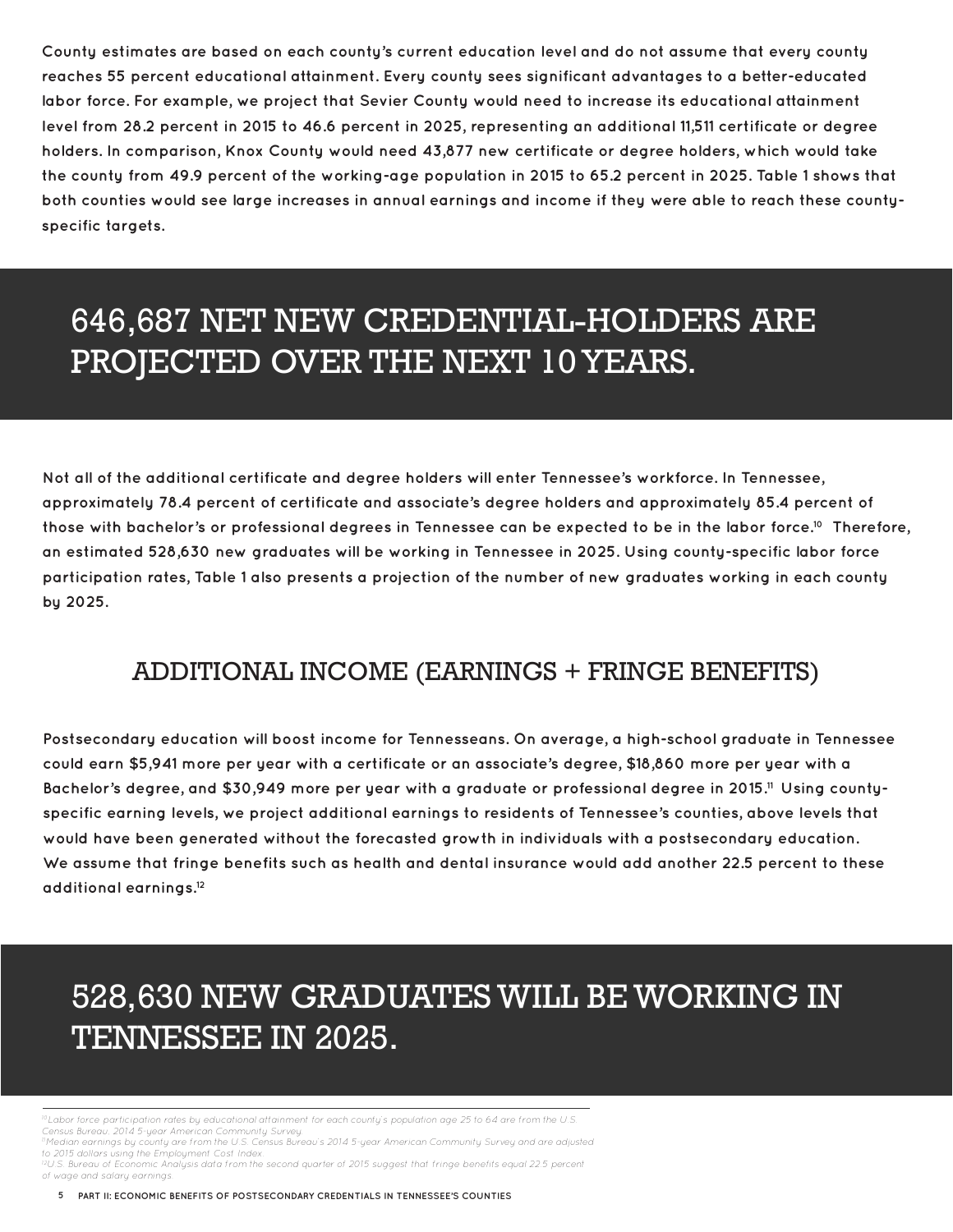**Table 1 demonstrates that the 528,630 net new certificate- and degree-holders working in Tennessee in 2025 will make a total of \$7.62 billion annually in additional earnings and \$1.71 billion in additional fringe benefits for a total of \$9.33 billion in annual additional income, all reported in 2015 dollars.13 Furthermore, we estimate that each county stands to benefit from the Drive to 55 initiative; however based on their current and expected education levels some counties will see larger gains than others. For example, if Hancock County increases its educational attainment rate from 21.6 percent in 2015 to 36.6 percent in 2025, we estimate that total income to workers living in Hancock County would grow by \$2.4 million annually, or about \$360 per resident. By comparison, if Shelby County increases its education rate from 43.7 percent to 60.3 percent, income in Shelby County would grow by almost \$1.4 billion per year or somewhat more than \$1,400 per resident. The educational level that is attained ultimately determines the extent of income growth in each county and for each worker.**

### EACH COUNTY STANDS TO BENEFIT FROM THE DRIVE TO 55 INITIATIVE.

#### TABLE 1: ADDITIONAL INCOME TO TENNESSEE WORKERS BY COUNTY

| County         | Number of<br>Additional<br><b>Degree Holders</b><br>Needed by 2025 | Number of<br><b>Additional Degree</b><br><b>Holders Working</b><br>by 2025 | <b>Total Additional</b><br><b>Earnings to</b><br>Workers<br>(in millions) | <b>Additional Fringe</b><br><b>Benefits</b><br>(in millions) | <b>Total Additional</b><br>Income<br>(in millions) |
|----------------|--------------------------------------------------------------------|----------------------------------------------------------------------------|---------------------------------------------------------------------------|--------------------------------------------------------------|----------------------------------------------------|
| Anderson       | 6,023                                                              | 4,761                                                                      | \$65.3                                                                    | \$14.7                                                       | \$80.0                                             |
| Bedford        | 5.072                                                              | 4.150                                                                      | \$54.3                                                                    | \$12.2                                                       | \$66.5                                             |
| Benton         | 1,157                                                              | 887                                                                        | \$9.7                                                                     | \$2.2                                                        | \$11.8                                             |
| Bledsoe        | 774                                                                | 529                                                                        | \$5.9                                                                     | \$1.3                                                        | \$7.3                                              |
| Blount         | 11,580                                                             | 9,341                                                                      | \$120.0                                                                   | \$27.0                                                       | \$146.9                                            |
| <b>Bradley</b> | 9,739                                                              | 8,067                                                                      | \$105.6                                                                   | \$23.7                                                       | \$129.4                                            |
| Campbell       | 3,207                                                              | 2,357                                                                      | \$31.3                                                                    | \$7.0                                                        | \$38.3                                             |
| Cannon         | 1,474                                                              | 1,216                                                                      | \$14.4                                                                    | \$3.2                                                        | \$17.6                                             |
| Carroll        | 1.852                                                              | 1.486                                                                      | \$14.1                                                                    | \$3.2                                                        | \$17.3                                             |
| Carter         | 4,393                                                              | 3,374                                                                      | \$26.5                                                                    | \$6.0                                                        | \$32.5                                             |
| Cheatham       | 4,232                                                              | 3.609                                                                      | \$41.7                                                                    | \$9.4                                                        | \$51.0                                             |
| Chester        | 1,638                                                              | 1,327                                                                      | \$16.1                                                                    | \$3.6                                                        | \$19.8                                             |
| Claiborne      | 3,267                                                              | 2,525                                                                      | \$33.0                                                                    | \$7.4                                                        | \$40.5                                             |
| Clay           | 607                                                                | 476                                                                        | \$5.6                                                                     | \$1.3                                                        | \$6.9                                              |
| Cocke          | 3,253                                                              | 2,457                                                                      | \$29.5                                                                    | \$6.6                                                        | \$36.1                                             |
| Coffee         | 4,907                                                              | 3,991                                                                      | \$58.2                                                                    | \$13.1                                                       | \$71.3                                             |
| Crockett       | 1,041                                                              | 876                                                                        | \$9.9                                                                     | \$2.2                                                        | \$12.1                                             |
| Cumberland     | 4,771                                                              | 3,398                                                                      | \$30.6                                                                    | \$6.9                                                        | \$37.5                                             |
| Davidson       | 53,815                                                             | 46,097                                                                     | \$705.3                                                                   | \$158.5                                                      | \$863.8                                            |
| Decatur        | 891                                                                | 738                                                                        | \$6.7                                                                     | \$1.5                                                        | \$8.2                                              |

*13Additional income represents income above what would have been made with only a high school degree.*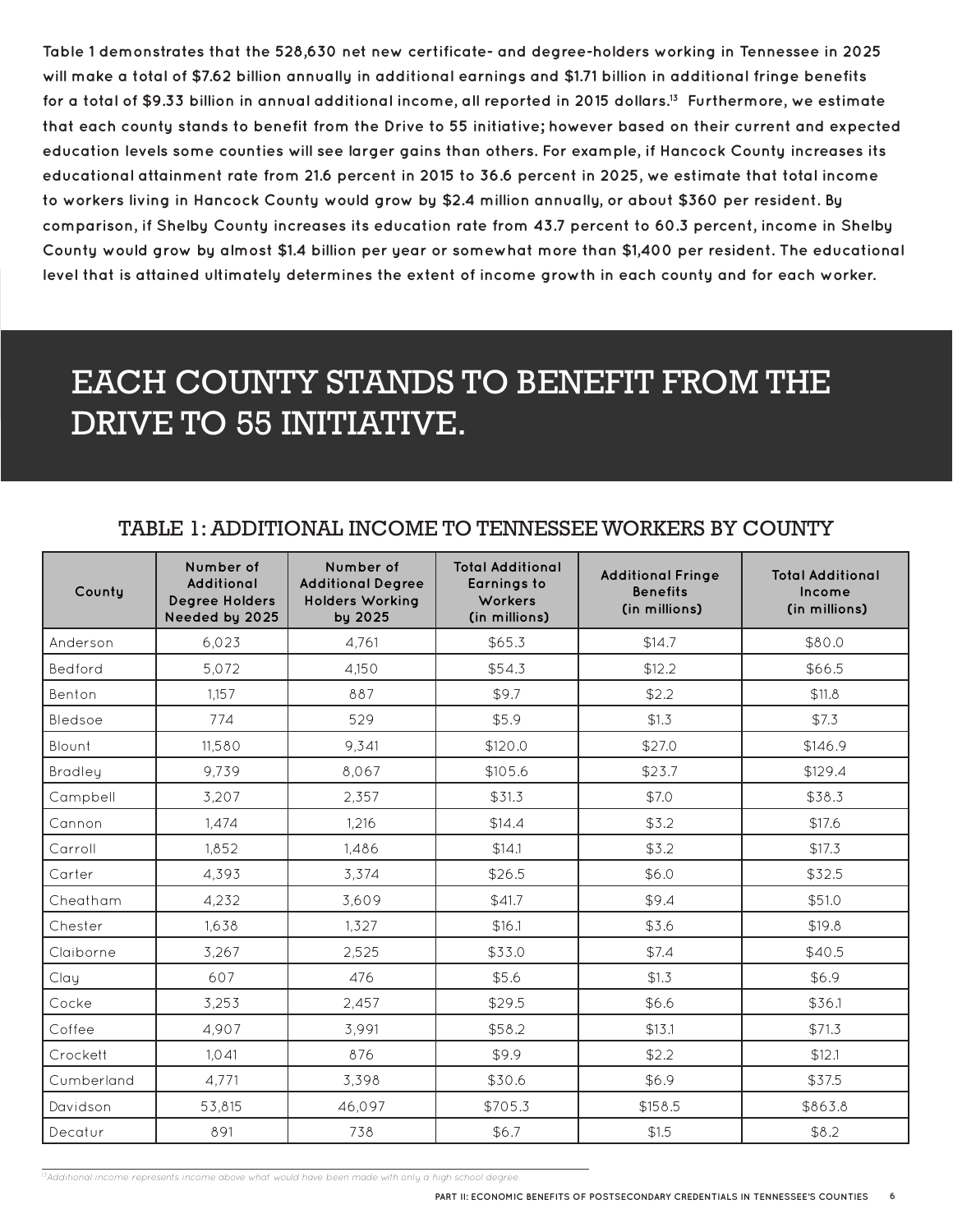| County     | Number of<br>Additional<br><b>Degree Holders</b><br>Needed by 2025 | Number of<br><b>Additional Degree</b><br><b>Holders Working</b><br>by 2025 | <b>Total Additional</b><br><b>Earnings to</b><br>Workers<br>(in millions) | <b>Additional Fringe</b><br><b>Benefits</b><br>(in millions) | <b>Total Additional</b><br>Income<br>(in millions) |
|------------|--------------------------------------------------------------------|----------------------------------------------------------------------------|---------------------------------------------------------------------------|--------------------------------------------------------------|----------------------------------------------------|
| DeKalb     | 1,584                                                              | 1,284                                                                      | \$15.3                                                                    | \$3.4                                                        | \$18.7                                             |
| Dickson    | 5,950                                                              | 4.760                                                                      | \$66.2                                                                    | \$14.9                                                       | \$81.1                                             |
| Dyer       | 2,191                                                              | 1,799                                                                      | \$23.9                                                                    | \$5.4                                                        | \$29.3                                             |
| Fayette    | 4,766                                                              | 3,885                                                                      | \$63.9                                                                    | \$14.4                                                       | \$78.2                                             |
| Fentress   | 1,591                                                              | 1,239                                                                      | \$18.3                                                                    | \$4.1                                                        | \$22.4                                             |
| Franklin   | 2,998                                                              | 2,413                                                                      | \$33.5                                                                    | \$7.5                                                        | \$41.0                                             |
| Gibson     | 4,338                                                              | 3,557                                                                      | \$47.0                                                                    | \$10.6                                                       | \$57.5                                             |
| Giles      | 2,218                                                              | 1,783                                                                      | \$17.9                                                                    | \$4.0                                                        | \$22.0                                             |
| Grainger   | 1,583                                                              | 1,258                                                                      | \$14.9                                                                    | \$3.3                                                        | \$18.2                                             |
| Greene     | 6,398                                                              | 5,050                                                                      | \$52.7                                                                    | \$11.8                                                       | \$64.5                                             |
| Grundy     | 775                                                                | 579                                                                        | \$6.5                                                                     | \$1.5                                                        | \$8.0                                              |
| Hamblen    | 6,270                                                              | 5,050                                                                      | \$57.3                                                                    | \$12.9                                                       | \$70.1                                             |
| Hamilton   | 30,780                                                             | 25,534                                                                     | \$403.6                                                                   | \$90.7                                                       | \$494.3                                            |
| Hancock    | 399                                                                | 285                                                                        | \$1.9                                                                     | \$0.4                                                        | \$2.4                                              |
| Hardeman   | 2,848                                                              | 2,171                                                                      | \$24.9                                                                    | \$5.6                                                        | \$30.5                                             |
| Hardin     | 1,809                                                              | 1,334                                                                      | \$14.6                                                                    | \$3.3                                                        | \$17.9                                             |
| Hawkins    | 5,000                                                              | 3,959                                                                      | \$59.2                                                                    | \$13.3                                                       | \$72.5                                             |
| Haywood    | 1,093                                                              | 830                                                                        | \$7.8                                                                     | \$1.8                                                        | \$9.6                                              |
| Henderson  | 2,374                                                              | 1,921                                                                      | \$31.3                                                                    | \$7.0                                                        | \$38.4                                             |
| Henry      | 2,190                                                              | 1,729                                                                      | \$16.7                                                                    | \$3.8                                                        | \$20.5                                             |
| Hickman    | 2,709                                                              | 2,084                                                                      | \$31.3                                                                    | \$7.0                                                        | \$38.4                                             |
| Houston    | 607                                                                | 462                                                                        | \$5.7                                                                     | \$1.3                                                        | \$7.0                                              |
| Humphreys  | 1,199                                                              | 921                                                                        | \$12.8                                                                    | \$2.9                                                        | \$15.7                                             |
| Jackson    | 1,018                                                              | 794                                                                        | \$7.5                                                                     | \$1.7                                                        | \$9.2                                              |
| Jefferson  | 4,387                                                              | 3,530                                                                      | \$45.9                                                                    | \$10.3                                                       | \$56.2                                             |
| Johnson    | 1,882                                                              | 1,458                                                                      | \$13.6                                                                    | \$3.1                                                        | \$16.7                                             |
| Knox       | 43,877                                                             | 36,821                                                                     | \$575.2                                                                   | \$129.3                                                      | \$704.5                                            |
| Lake       | 1,002                                                              | 603                                                                        | \$9.7                                                                     | \$2.2                                                        | \$11.9                                             |
| Lauderdale | 2,762                                                              | 2,129                                                                      | \$23.8                                                                    | \$5.3                                                        | \$29.1                                             |
| Lawrence   | 3,058                                                              | 2,443                                                                      | \$26.6                                                                    | \$6.0                                                        | \$32.6                                             |
| Lewis      | 796                                                                | 635                                                                        | \$6.2                                                                     | \$1.4                                                        | \$7.6                                              |
| Lincoln    | 2,621                                                              | 2,082                                                                      | \$20.4                                                                    | \$4.6                                                        | \$25.0                                             |
| Loudon     | 4,423                                                              | 3,444                                                                      | \$55.5                                                                    | \$12.5                                                       | \$68.0                                             |
| Macon      | 2,192                                                              | 1,730                                                                      | \$17.3                                                                    | \$3.9                                                        | \$21.2                                             |
| Madison    | 8,256                                                              | 5,855                                                                      | \$78.2                                                                    | \$17.6                                                       | \$95.8                                             |
| Marion     | 2,354                                                              | 1,899                                                                      | \$21.3                                                                    | \$4.8                                                        | \$26.1                                             |
| Marshall   | 2,991                                                              | 2,419                                                                      | \$31.9                                                                    | \$7.2                                                        | \$39.0                                             |
| Maury      | 7,338                                                              | 5,970                                                                      | \$71.3                                                                    | \$16.0                                                       | \$87.4                                             |
| McMinn     | 3,795                                                              | 3,166                                                                      | \$36.8                                                                    | \$8.3                                                        | \$45.0                                             |
| McNairy    | 1,945                                                              | 1,589                                                                      | \$22.0                                                                    | \$5.0                                                        | \$27.0                                             |